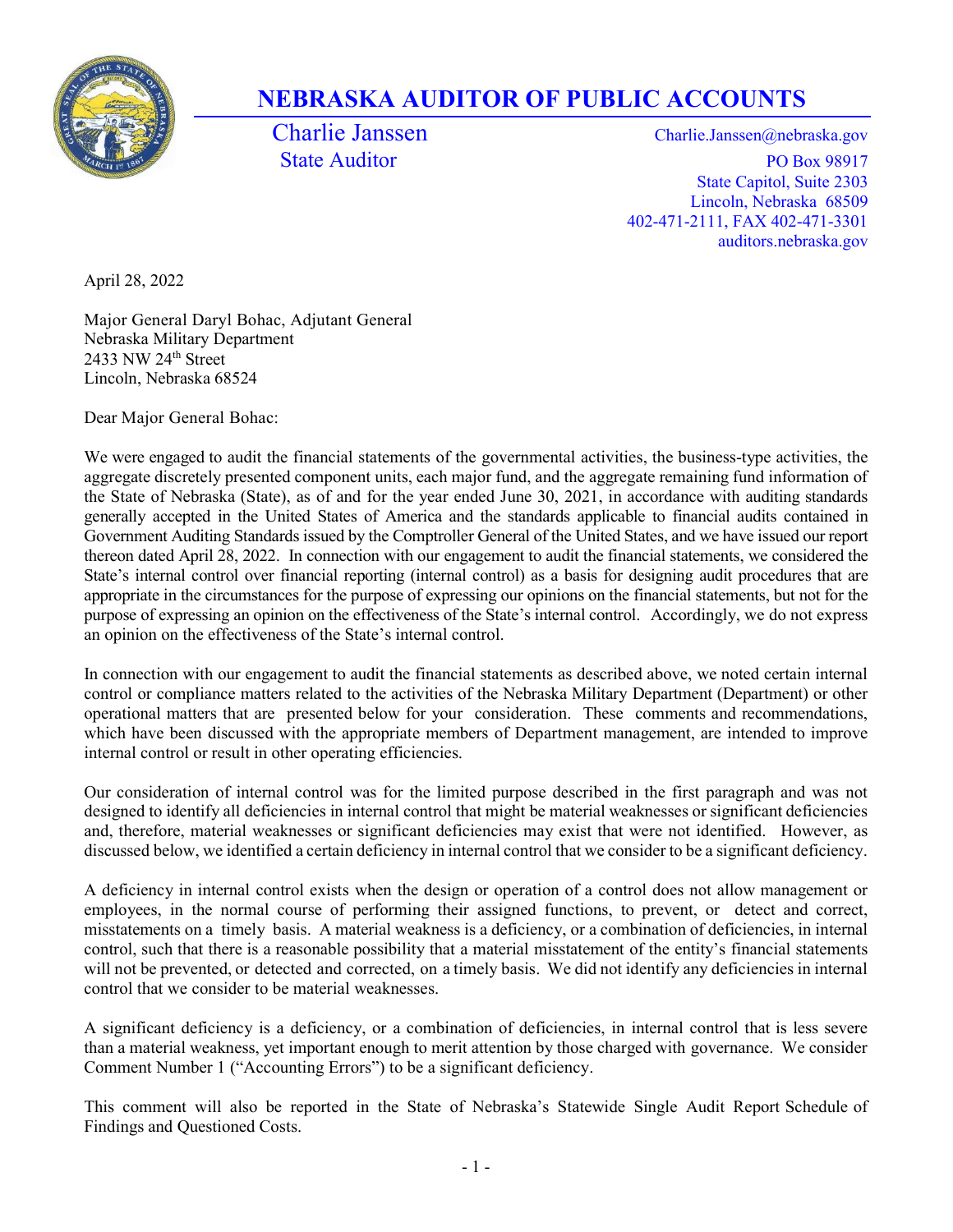Draft copies of this letter were furnished to the Department to provide management with an opportunity to review and to respond to the comments and recommendations contained herein. Any formal responses received have been incorporated into this letter. Such responses were not subjected to the auditing procedures applied in the engagement to audit the financial statements; accordingly, we express no opinion on them. Responses that indicate corrective action has been taken were not verified at this time, but they will be verified in the next audit.

The following are our comments and recommendations for the year ended June 30, 2021.

## 1. Accounting Errors

During the fiscal year ended June 30, 2021, the Department moved Federal funding sources related to its COVID-19 expenditures from the Federal Coronavirus Relief Fund (CRF) grant to its FEMA grant. However, the Department incorrectly recorded \$41,837,268 of related expenditures as a beginning fund balance adjustment. Of the total, \$36,792,507 had already been recorded as expenditures in fiscal year 2020, and \$5,044,761 was for current fiscal year expenditures. The Department of Administrative Services, State Accounting Division, (State Accounting) adjusted the financial statements as proposed by the Auditor of Public Accounts (APA). An additional \$14,886, spent from Cash funds, was also incorrectly recorded as a beginning fund balance adjustment; however, even though that amount was for fiscal year expenditures, an adjustment was not made.

Furthermore, the Department recorded \$2,107,312 of prior year expenditures related to the 2018/2019 ice and flooding disaster to a Federal fund during fiscal year 2021. The expenditures should have been recorded as a beginning balance adjustment, as these were paid during previous fiscal years from the General fund. State Accounting adjusted the financial statements as proposed by the APA.

Lastly, State Accounting provided State agencies with a chart of accounts for use in consistently and properly recording activity in the State's accounting system. State Accounting used a specific account titled "Subrecipient Payments" to track payments made to subrecipients for reporting in the Statewide Single Audit – Schedule of Expenditures of Federal Awards (SEFA). During the fiscal year, the Department recorded \$97,920,782 of expenditures inappropriately as subrecipient payments. The APA tested \$94,983,675 and determined that the expenditures were not related to subrecipients but were, in fact, operating expenditures of the State. As the Annual Comprehensive Financial Report (ACFR) financial statements reflect expenditures by function, not by account code classification, there was no effect on the ACFR; however, the activity was not recorded correctly in the accounting system, in accordance with the State Accounting chart of accounts.

Good internal control and sound business practices require procedures to ensure that, per the State Accounting chart of accounts, all transactions are recorded correctly in the proper fiscal year and use the appropriate account coding for financial statement presentation.

Without such procedures, there is an increased risk for material misstatement of the financial statements.

We recommend that Department establish procedures to ensure that the recording of transactions in the State's accounting system is reasonable and proper and in accordance with the State Accounting chart of accounts.

Department Response: The Agency acknowledges the finding regarding the correct recording of transactions in the accounting system, in accordance with the State Accounting chart of accounts, and agree that accurate reporting is required to mitigate any risk for material misstatement of the financial statements.

## 2. Inadequate Payment Support

According to the Memorandum of Understanding (MOU) between the Department and the Board of Regents of the University of Nebraska, on behalf of the University of Nebraska Medical Center (UNMC), the Governor directed \$3,345,900 from the Governor's Emergency Program – COVID-19 to UNMC for the explicit purpose of funding the purchase of equipment and personnel costs related to COVID-19 activities.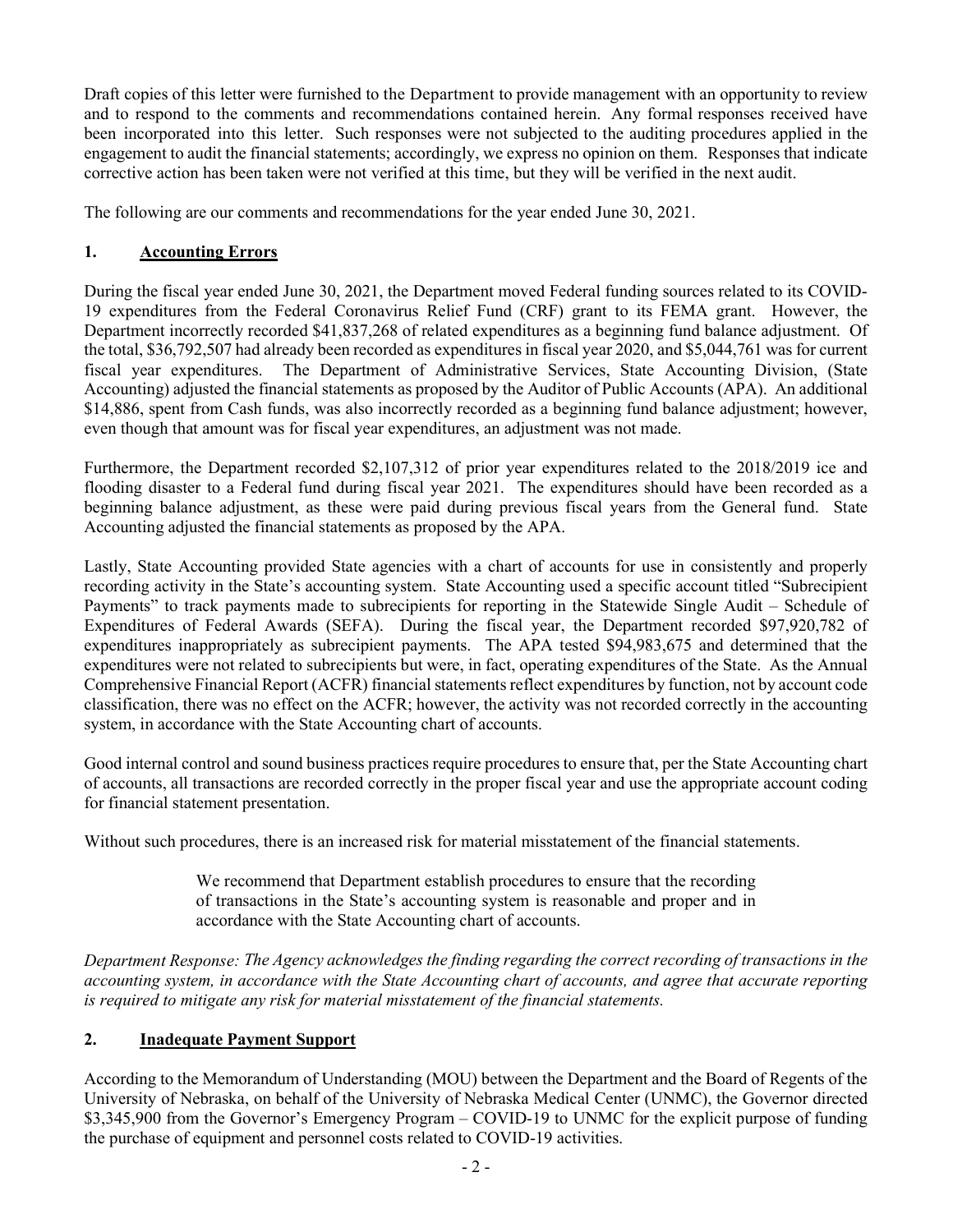The MOU contained the following:

With the Governor's signature, the passage of LB 1198 – AM 2976 makes available an emergency fund appropriation to support corona virus (CoVID-19) efforts across the State of Nebraska. At the direction of the Governor, the Nebraska Military Department (NMD) will transfer \$3,345,900 from Program 191 – Governor's Emergency Program – CoVID-19 to the University of Nebraska Medical Center (UNMC) for the explicit purpose of funding equipment and personnel costs related to CoVID-19.

Per this MOU, moreover, UNMC agreed to provide, and the Department was to retain, copies of all invoices, purchase orders, and other documentation to support the funds expended. Additionally, any remaining funds were to be returned when the COVID-19 disaster period closed on June 30, 2021.

The MOU describes UNMC's responsibilities, which included, but were not limited to, the following:

- Will provide copies of all invoices, purchase orders, and other substantiating documentation to the Nebraska Military Department.
- Will provide the following information for associated personnel costs
	- o Name, Job Title and Function
	- o Type of Employee (i.e. full-time, part-time, temporary, etc.)
	- o Percent FTE against COVID-19
	- $\circ$  Pay rate(s) and fringe benefit rate(s)
	- o Description of work performed

As noted during the prior audit, as of June 30, 2020, UNMC had spent \$960,114 of the \$3,345,900, but the Department had obtained supporting documentation for only \$636,560 of those expenditures. Furthermore, documentation for \$61,973 of that amount was inadequate to substantiate that the expenses were related to COVID-19 activities. Included in the \$960,114 was \$45,527 in personnel costs, which was supported by only a general ledger report.

As of June 30, 2021, State Accounting had confirmed that UNMC spent or obligated \$2,930,037, and \$400,000 in unobligated funds had been identified that may be returned to the State upon reconciliation of the expenses incurred and receipt of substantiating documentation. No additional documentation had been received since the initial \$636,560 amount noted during the prior year. State Accounting stated that UNMC had provided documentation on February 11, 2022, which was after the APA inquired about supporting documentation. However, according to State Accounting, the documentation was still being reviewed, and no further support was provided to the APA.

Failure to provide and maintain documentation for expenses incurred under the MOU between the Department and UNMC not only violates an express provision of that agreement but also increases the risk of funds not being used in accordance therewith.

> We recommend the Department work with UNMC to obtain documentation sufficient to substantiate the appropriateness of expenditures made using the Governor's Emergency Program – COVID-19 funds. We also recommend procedures be established to obtain this documentation in a timely manner.

Department Response: We have made substantial progress on obtaining documentation to support the appropriateness of expenditures and acknowledge that we could have been more timely in requesting those documents from UNMC. As of May 13, 2022, due to our reconciliation efforts with UNMC, we have significantly reduced the amount of undocumented expenses to \$142,683.47 and UNMC has returned \$213,057.35 in unexpended funds to the Governor's Emergency Program – COVID-19 fund. We continue to work with UNMC to reconcile any remaining documentation issues.

\* \* \* \* \*